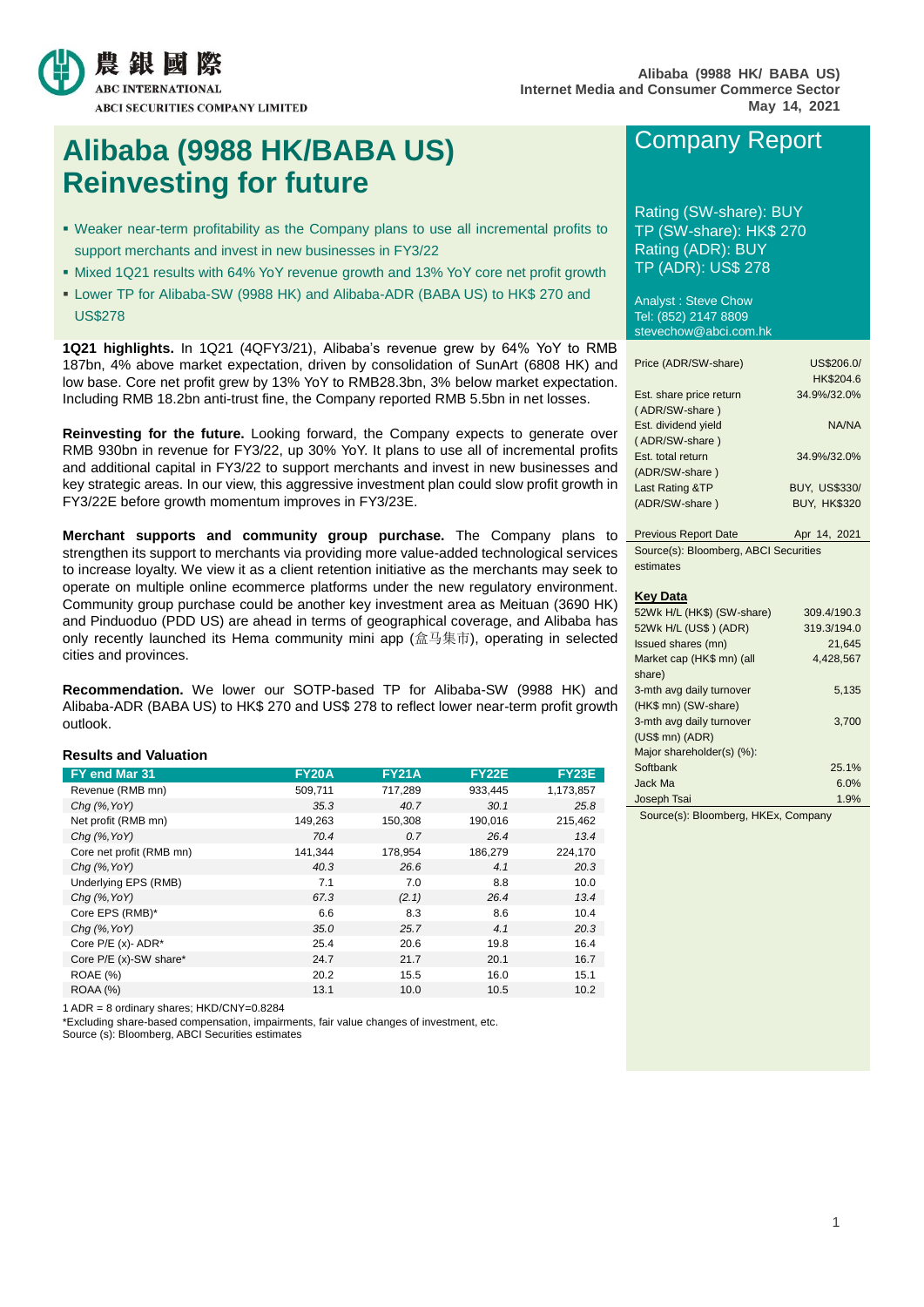

In 1Q21 (4QFY3/21) Alibaba's revenue grew by 64% YoY to RMB 187bn, 4% above market expectation, driven by consolidation of SunArt and low base in 1Q20. Core net profit, excluding the anti-trust fine, grew by 13% YoY to RMB 28.3bn, 3% below market expectation. Including the RMB 18.2bn anti-trust fine, net losses were RMB 5.5bn.

By business segment, core commerce revenue, which accounted for 86% of total revenue, grew 72% YoY in 1Q21 vs. the 38% YoY growth in the previous quarter because of the low base in 1Q20 and improved monetization from new valued-added services, such as the recommendation feeds.

Cloud computing revenue grew by 37% YoY in 1Q21, driven by customers in the internet, public sector and finance industries. Having said that, the segment's growth was lower than the 50% YoY growth in the previous quarter as a top customer terminated.

In 1Q21, share of profit from the Ant Group was RMB 5.1bn vs. RMB 4.9bn in the previous quarter, implying a healthy financial status up to 4Q20 (Alibaba reported share of profit from Ant one quarter in arrears) despite delay of IPO and tightened regulations.

### **Exhibit 1: 1Q21 highlights**

| <b>Results review:</b>               | <b>1Q20</b> | <b>1Q21</b> | Yo Y% | <b>Remarks</b>              |
|--------------------------------------|-------------|-------------|-------|-----------------------------|
|                                      |             |             |       |                             |
| Annual active buyers (mn)            | 726         | 811         | 12%   |                             |
| Mobile active users (mn)             | 846         | 925         | 9%    |                             |
|                                      |             |             |       |                             |
| Financials (RMB mn)                  |             |             |       |                             |
| Core commerce                        | 93,865      | 161,365     | 72%   | Low base                    |
| Cloud computing                      | 12,217      | 16,761      | 37%   |                             |
| Digital Media/innovation initiatives | 8,232       | 9,269       | 13%   |                             |
| <b>Total revenue</b>                 | 114,314     | 187,395     | 64%   | 4% above market expectation |
| Cost of sales                        | (72, 502)   | (125, 454)  | 73%   |                             |
| <b>Gross profit</b>                  | 41,812      | 61,941      | 48%   |                             |
| <b>Operating Profits</b>             | 7,131       | (7,663)     | ΝA    |                             |
| Net profit                           | 3,162       | (5, 479)    | NA    | RMB18.2bn antitrust fine    |
|                                      |             |             |       |                             |
| Core net profit                      | 25,100      | 28,389      | 13%   | 3% below market expectation |
| <b>Profitability:</b>                | <b>1Q20</b> | <b>1Q21</b> |       |                             |
| Gross margin                         | 36.6%       | 33.1%       |       |                             |
| Net margin                           | 2.8%        | $(2.9\%)$   |       |                             |
| Core net margin                      | 22.0%       | 15.1%       |       |                             |

Source(s): The Company, ABCI Securities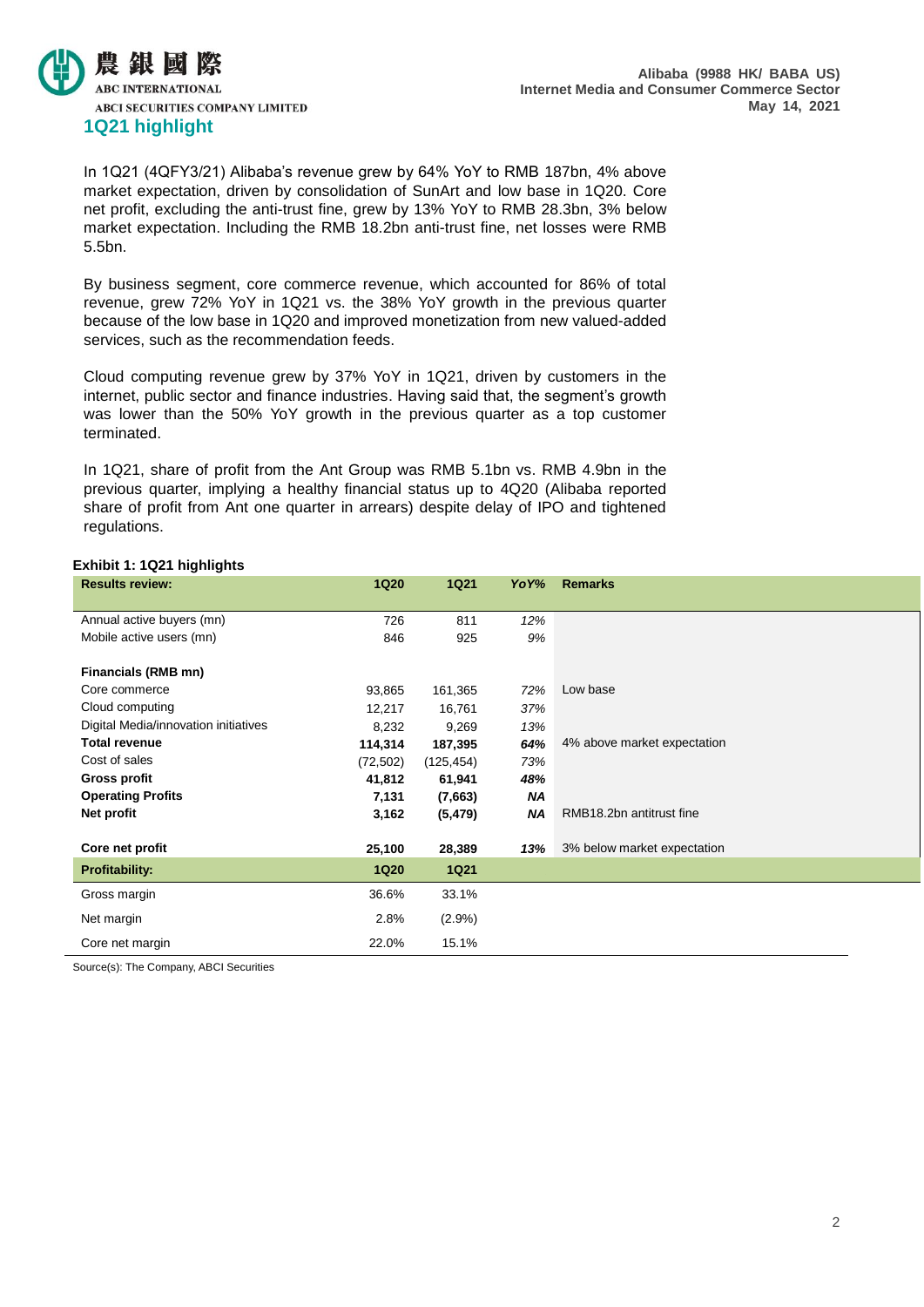

### **Investing for the future**

Looking forward, the Company expects to generate a revenue exceeding RMB 930bn in FY3/22, implying a 30% YoY increase. It plans to use all incremental profits and additional capital in FY3/22 to support merchants and invest in new businesses and key strategic areas. In our view, this implies a potential capex/opex size of about RMB 20-40bn.

While this implies lower near-term profit growth, the actual financial impact would depend on the nature of investments (operating expenses/fixed assets/acquisition), which would lead to different P/L impacts.

| <b>Nature of investment</b> | <b>Example</b>                                                               | <b>Accounting</b><br>treatment                                                        |
|-----------------------------|------------------------------------------------------------------------------|---------------------------------------------------------------------------------------|
| Operating expenses          | Customer rebate, merchants'<br>support, etc.                                 | Expensed in P/L                                                                       |
| Fixed asset                 | Logistics infrastructures such<br>as warehouse, distribution<br>center, etc. | Depreciated over a<br>number of year                                                  |
| Acquisition                 | Companies in niche market<br>segment                                         | Amortization of intangible<br>asset but is excluded in<br>core net profit calculation |
| Equity investment           | Companies in niche market<br>segment                                         | Fair value changes<br>excluded in core net profit<br>calculation                      |

### **Exhibit 2: Financial impact of various investments**

Source(s): ABCI Securities

Indeed, the proposed investment plan is not entirely out of context comparing with Alibaba's past investment activities. E.g., it spent RMB 28.2bn on investment/acquisition/capex in FY3/21, accounting for 75% of the incremental core net profit for the year. In FY3/20, RMB 45.3bn was allocated to investment/acquisition/capex, accounting for 112% of the incremental core net profit for the year

| Exhibit 3: Alibaba's investment trend (RMB m) |        |        |        |  |  |  |
|-----------------------------------------------|--------|--------|--------|--|--|--|
|                                               | FY3/19 | FY3/20 | FY3/21 |  |  |  |
| Capex/Investment/acquisitions                 | 49,643 | 45,386 | 28,285 |  |  |  |
| Incremental core profit                       | 14,965 | 40,613 | 37,610 |  |  |  |
| Incremental net profit                        | 23.615 | 61,663 | 1,045  |  |  |  |
|                                               |        |        |        |  |  |  |
| As a % of incremental core profit             | 332%   | 112%   | 75%    |  |  |  |
| As a % of incremental net profit              | 210%   | 74%    | 2707%  |  |  |  |

Source(s): Company, ABCI Securities

Overall, the Company plans to strengthen its support to merchants via providing more value-added technological services to increase loyalty. Community group purchase could be another key investment area as Meituan and Pinduoduo are currently ahead in terms of geographical coverage. In our view, this investment plan could lead to investors' concern over near-term profit growth outlook despite the potential long-term benefits on competitiveness.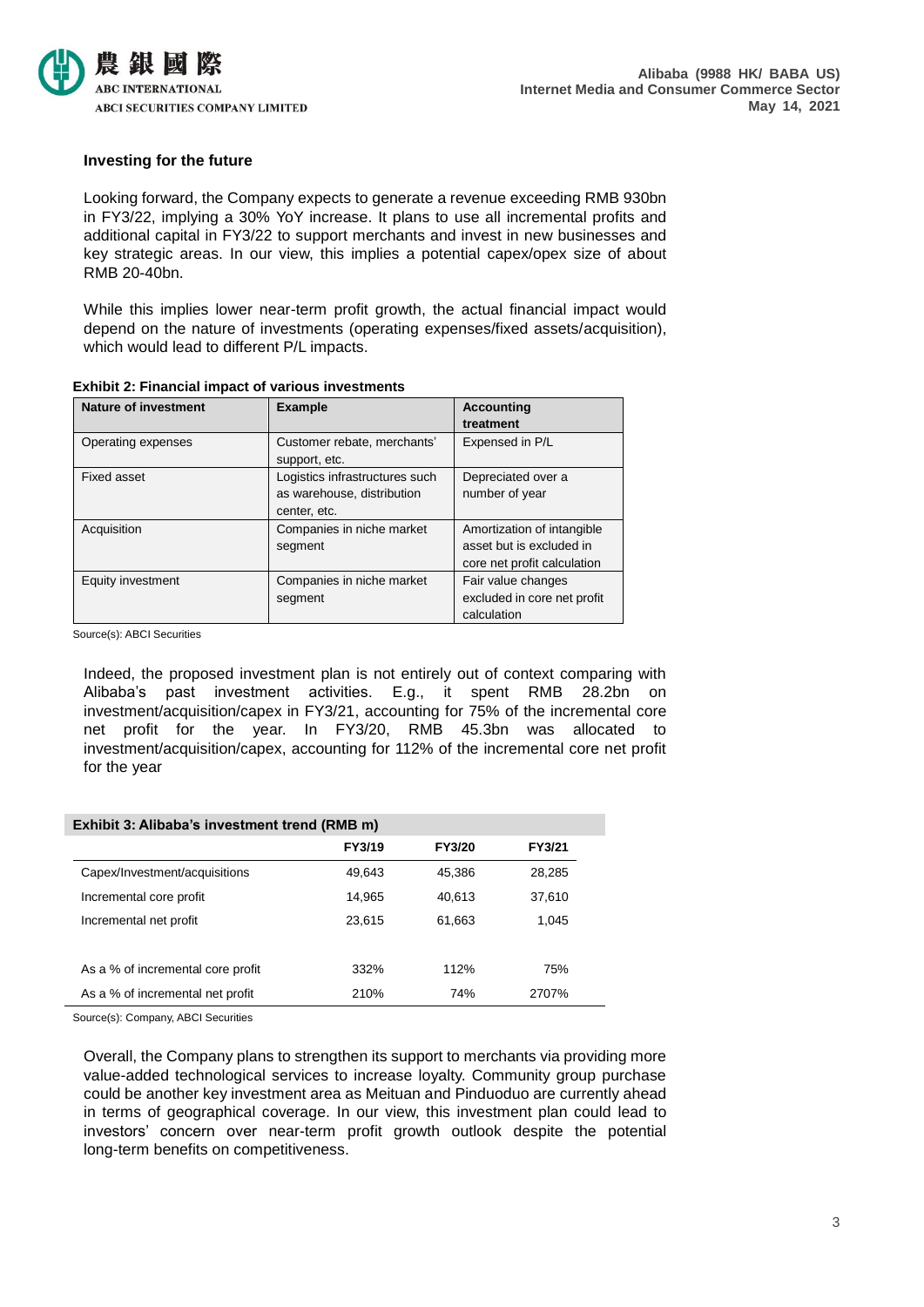

For FY3/21-23E, we expect GMV to grow at 13.8% CAGR to RMB 9.7bn by FY3/23, driven by the growing number of active users (CAGR 12.5%). We expect revenue to expand at 28% CAGR in FY3/21-23E. Among Alibaba's major business segments, core commerce would expand at 25% CAGR; revenue from cloud computing and media/innovative initiatives would grow at 60% and 13% CAGRs. Alibaba's revenue growth has been higher than the GMV growth in recent years, thanks to ongoing improvement in technological valued-added services to merchants. We expect this trend to continue.

### **Exhibit 4: Major assumptions**

|                               | <b>FY3/20</b> | <b>FY3/21</b> | <b>FY3/22E</b> | <b>FY3/23E</b> |
|-------------------------------|---------------|---------------|----------------|----------------|
| Annual active buyers (mn)     | 726           | 811           | 933            | 1.026          |
| Annual GMV per customer (RMB) | 9.076         | 9.240         | 9.266          | 9.452          |
| Total GMV (RMB bn)            | 6.589         | 7.494         | 8.642          | 9,697          |
|                               |               |               |                |                |

Source(s): Company, ABCI Securities estimates

### **Exhibit 5: Revenue forecasts**

| (RMB mn)                              | <b>FY3/20</b> | <b>FY3/21</b> | <b>FY3/22E</b> | <b>FY3/23E</b> |
|---------------------------------------|---------------|---------------|----------------|----------------|
| China retail revenue                  | 332,750       | 473,683       | 606,314        | 727,577        |
| China wholesale                       | 12,427        | 14,322        | 17,186         | 20,624         |
| International commerce                | 33,917        | 48,851        | 61,064         | 76,330         |
| Cainiao logistics                     | 22,233        | 37,258        | 55,887         | 83,831         |
| Consumer service (Ele.me)             | 25.440        | 31,537        | 36,268         | 41.708         |
| <b>Others</b>                         | 9.337         | 15,495        | 19.834         | 23,800         |
| Core commerce                         | 436.104       | 621,146       | 796,553        | 973,869        |
| Cloud computing                       | 40,016        | 60,120        | 96,192         | 153,907        |
| Digital media/ Innovation initiatives | 33.591        | 36.023        | 40.701         | 46.080         |
| <b>Total revenue</b>                  | 509,711       | 717,289       | 933,445        | 1,173,857      |

Source(s): Company, ABCI Securities estimates

**Gross margin:** We expect gross margin to decline from 41.3% in FY3/21 to 40.5% in FY3/23E due to ongoing investments in new businesses such as logistics and consumer services.

**Product development expense:** We expect non-GAAP product development expenses/sales ratio be 6.3% and 6.5% in FY3/22E and FY3/23E due to ongoing R&D investments in new services for merchants and consumers to increase merchants' loyalty.

**Sales and marketing expenses:** We expect non-GAAP sales and marketing expenses/sales ratio to remain largely stable at 9.0% in FY3/22-23E.

**General & admin expenses:** We expect non-GAAP general & admin expenses /sales ratio to stay at 3.5% in FY3/22-23E.

We expect core net margin (excl. impacts of share-based compensation and other non-operating items) to be 20.0% and 19.1% for FY3/22E and FY3/23E. This would result in a core net profit growth of 4.1% and 20.3% for FY3/22E and FY3/23E.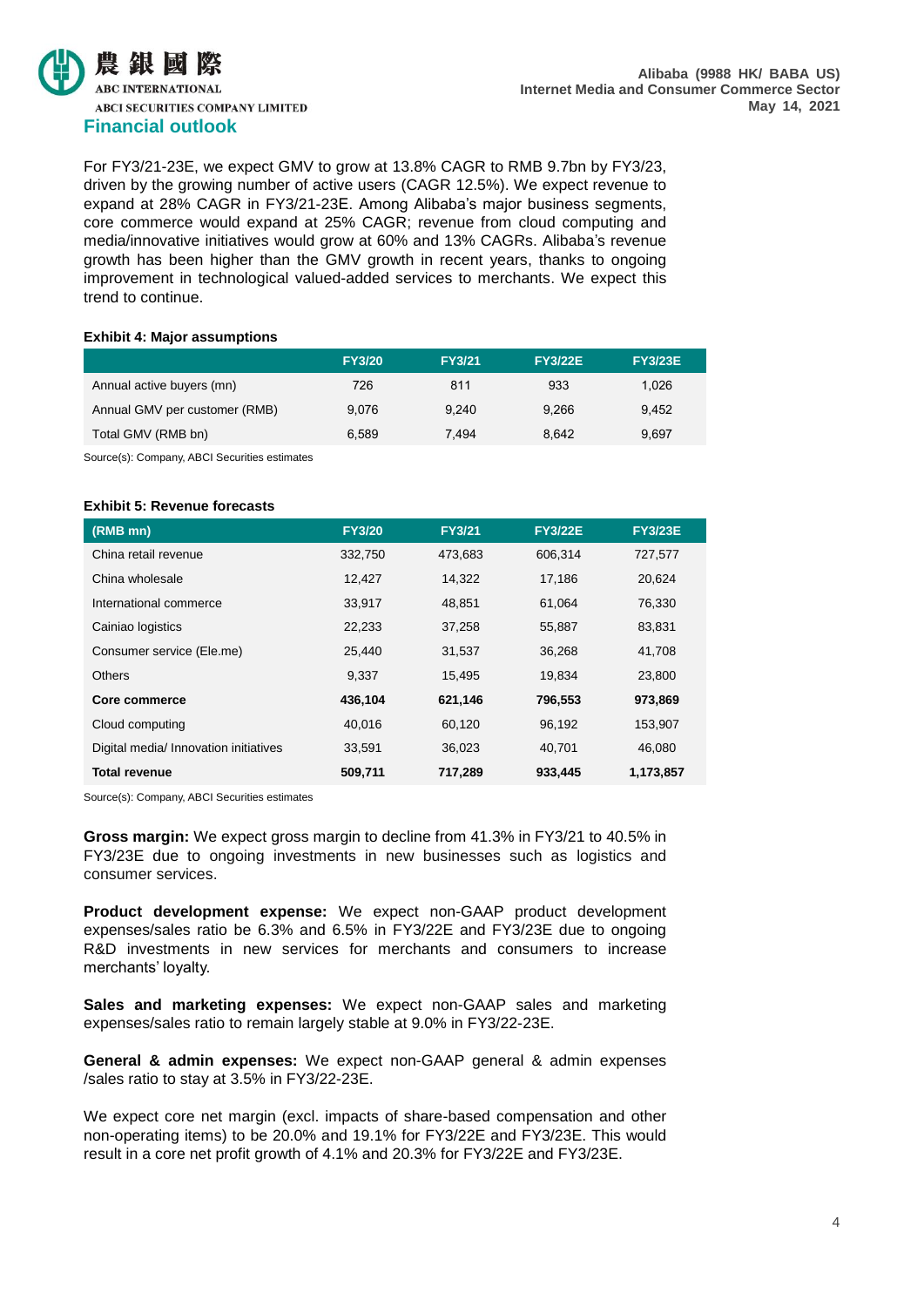



**ABC INTERNATIONAL** 

ABCI SECURITIES COMPANY LIMITED

### **Exhibit 6: Non-GAAP cost trend (RMB mn)**

| (FY end Mar 31)                   | <b>FY3/20</b> | <b>FY3/21</b> | <b>FY3/22E</b> | <b>FY3/23E</b> |
|-----------------------------------|---------------|---------------|----------------|----------------|
| Cost of revenue                   | 275,045       | 409,981       | 541,398        | 686,706        |
| Product development expenses      | 29,426        | 35,762        | 58,807         | 76,301         |
| Sales & marketing expenses        | 46,843        | 76,196        | 84,010         | 105,647        |
| General & admin expenses          | 21,261        | 43,125        | 32,671         | 41,085         |
| Amortization of intangible assets | 13,964        | 12,427        | 24,270         | 30,520         |
| <b>Total</b>                      | 386,539       | 577,491       | 741,156        | 940,259        |
| % of revenue                      |               |               |                |                |
| Cost of revenue                   | 54.0%         | 57.2%         | 58.0%          | 58.5%          |
| Product development expenses      | 5.8%          | 5.0%          | 6.3%           | 6.5%           |
| Sales & marketing expenses        | 9.2%          | 10.6%         | 9.0%           | $9.0\%$        |
| General & admin expenses          | 4.2%          | 6.0%          | 3.5%           | 3.5%           |
| Amortization of intangible assets | 2.7%          | 1.7%          | 2.6%           | 2.6%           |
| <b>Total</b>                      | 75.8%         | 80.5%         | 79.4%          | 80.1%          |

Note: Excluding impacts of share-based compensation and other non-operating items

Source(s): Company, ABCI Securities estimates

### **Exhibit 7: Forecast changes for FY3/22E**

|             |         |         |             | Comment                |
|-------------|---------|---------|-------------|------------------------|
| (RMB mn)    | old     | new     | <b>Diff</b> |                        |
| Revenues    | 915,575 | 933.445 | 2%          |                        |
| Core profit | 200,961 | 186,279 | (7%)        | Higher cost assumption |
|             |         |         |             |                        |

Source(s): ABCI Securities estimates

### **Exhibit 8: Forecast changes for FY3/23E**

|           |           |             | Comment                |
|-----------|-----------|-------------|------------------------|
| old       | new       | <b>Diff</b> |                        |
| 1,152,530 | 1,173,857 | 2%          |                        |
| 249.516   | 224,170   | (10%)       | Higher cost assumption |
|           |           |             |                        |

Source(s): ABCI Securities estimates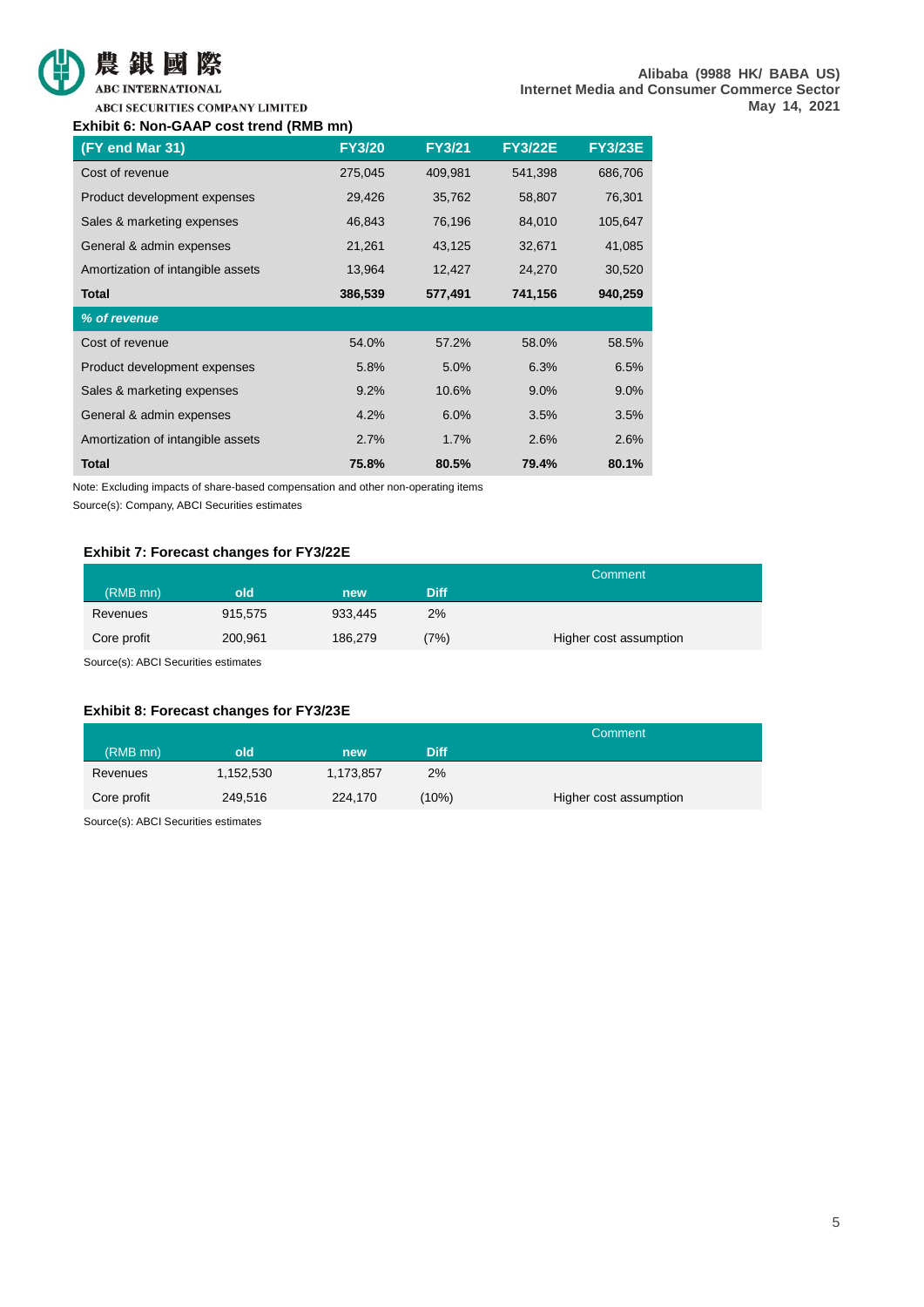

We derive Alibaba's valuation range based on the SOTP approach. For Alibaba's core business, we apply a target multiple range of 20x-24x on its FY3/22E core profit. For its strategic investments, we refer to the latest book value and our estimates. The SOTP approach results in a valuation range of HK\$ 241-281 for Alibaba-SW (9988 HK).

### **Alibaba-SW (9988 HK):** We set our TP at HK\$ 270.

**Alibaba-ADR (BABA US):** Based on our TP of Alibaba-SW, we set the corresponding TP of Alibaba-ADR at US\$ 278 (1 ADR represents 8 shares).

Overall, our valuation range implies a wide trading range. Our TP indicates a medium-term target but we notice that short-term share price might deviate from it due to regulatory uncertainties and technical factors such as supply/demand dynamics of shares, etc.

### **Exhibit** 9**: SOTP valuation range for Alibaba-SW (9988 HK)**

| (HKD per share)        | <b>Low</b> | Hiah | <b>Remarks</b>                               |
|------------------------|------------|------|----------------------------------------------|
| Core business          | 203        | 244  | 20-24x FY3/22E core profit                   |
| Strategic investments* | 37         | 37   | Latest book value, ABCI Securities estimates |
| <b>Total</b>           | 241        | 281  |                                              |
| Total (ex-Ant)         | 224        | 264  | For reference only                           |
|                        |            |      |                                              |

\*Including HK\$17 per share for the 33% stake in the Ant Group based on US\$ 150bn valuation (100%), which implies 8x 2019 P/S

Source(s): ABCI Securities estimates

The counter is currently trading near the low-end of its historical P/E band, which could provide some floor support amid weak near-term profit growth outlook. Having said that, we believe a mean reversion would take time as regaining investor confidence is a gradual process.



Source(s): Bloomberg, ABCI Securities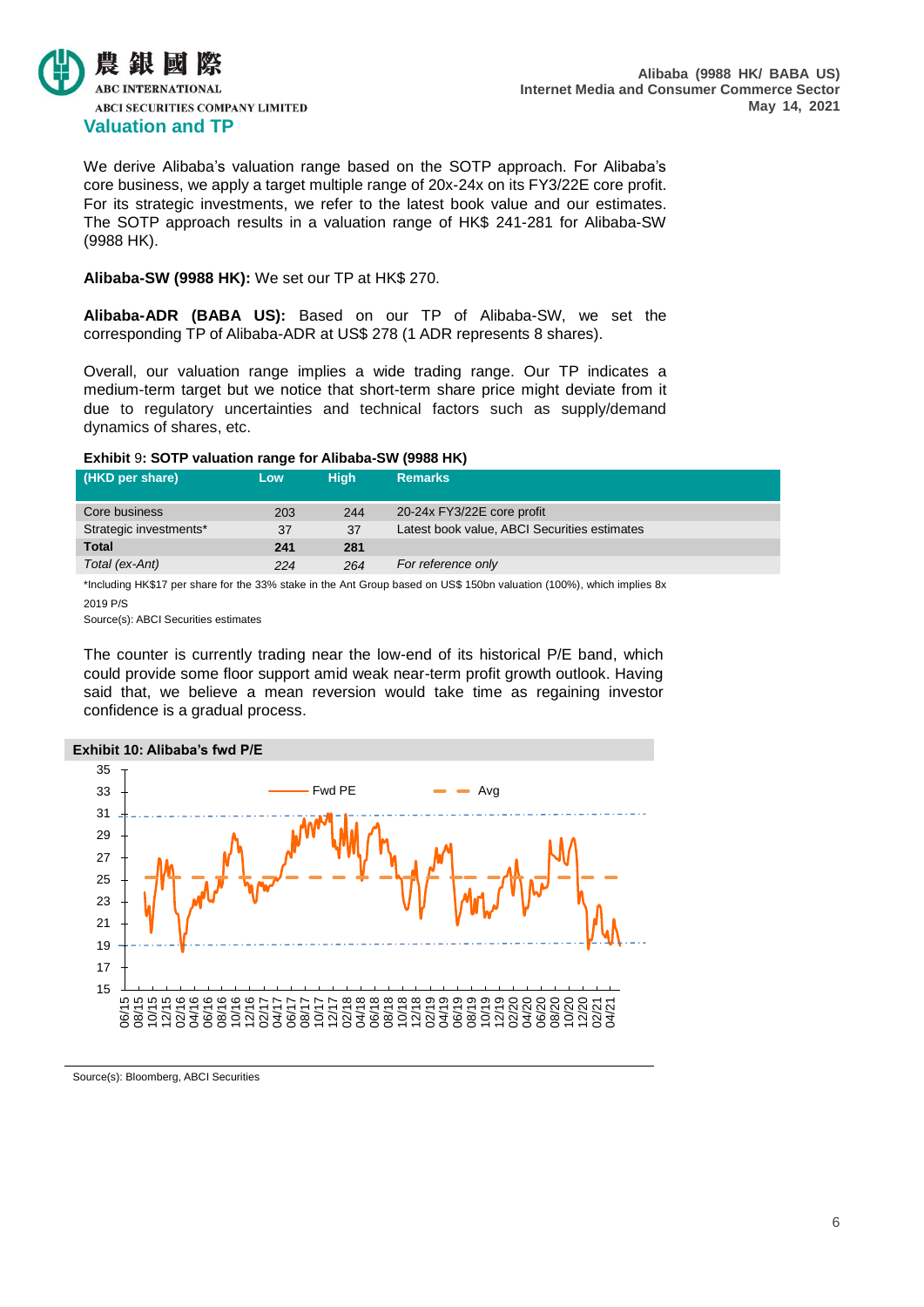

### **Exhibit 11: TP changes of Alibaba-SW (9988 HK) (HK\$ per share)**

| Old | <b>New</b> | Methodology-old | Methodology - new           |
|-----|------------|-----------------|-----------------------------|
| 320 | 270        | <b>SOTP</b>     | SOTP with revised financial |
|     |            |                 | forecast                    |

Source(s): ABCI Securities estimates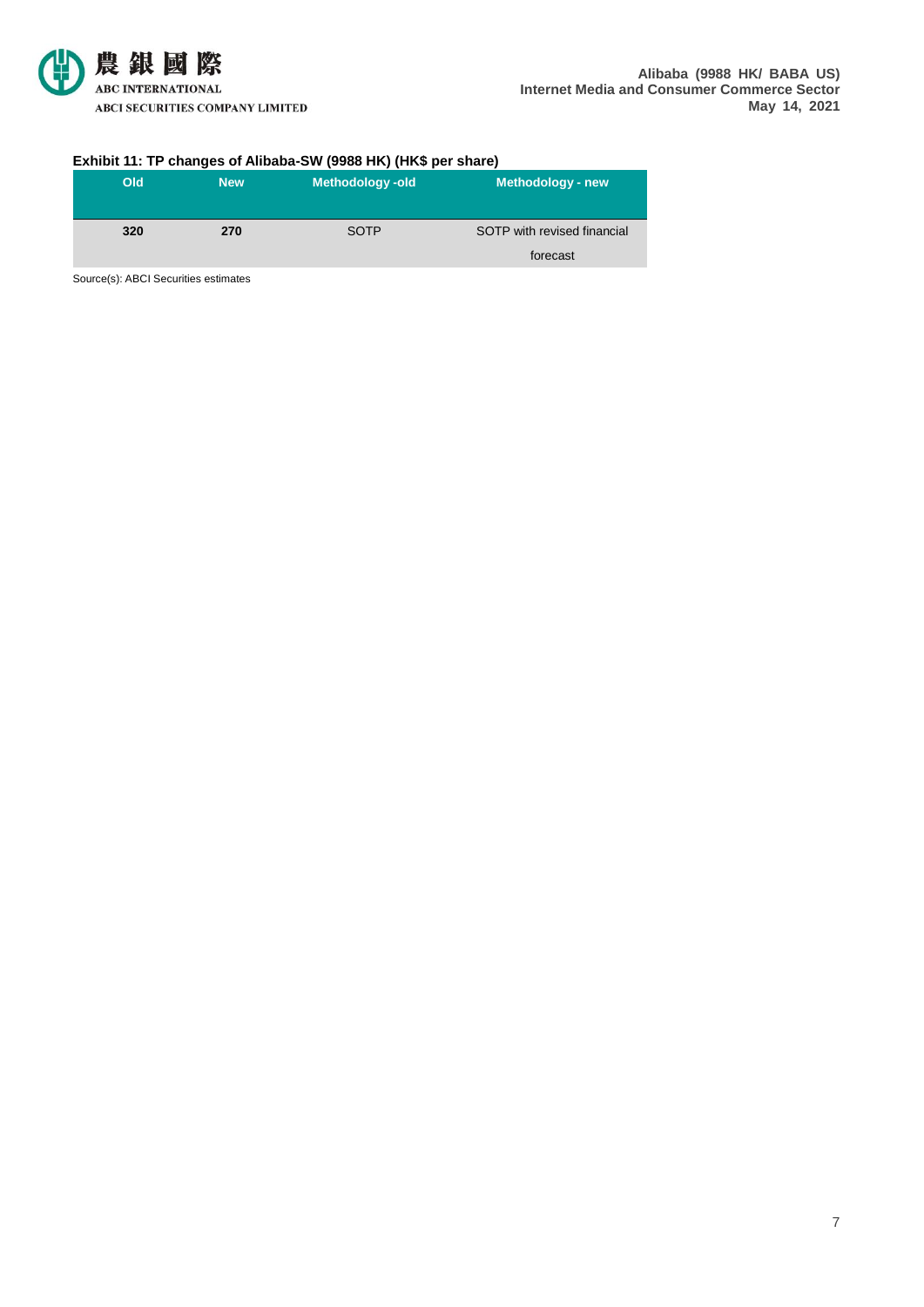## 農銀國際 ABC INTERNATIONAL

### **Financial forecast**

| Consolidated income statement (FY20A-FY23E) |  |  |  |  |
|---------------------------------------------|--|--|--|--|
|---------------------------------------------|--|--|--|--|

| FY Ended Mar 31 (RMB mn)                      | <b>FY20A</b> | <b>FY21A</b> | <b>FY22E</b> | FY23E      |
|-----------------------------------------------|--------------|--------------|--------------|------------|
| Core commerce                                 | 436,104      | 621,146      | 796,553      | 973,869    |
| Cloud computing & Internet infrastructure     | 40,016       | 60,120       | 96,192       | 153,907    |
| <b>Others</b>                                 | 33,591       | 36,023       | 40,701       | 46,080     |
| <b>Total revenue</b>                          | 509,711      | 717,289      | 933,445      | 1,173,857  |
| Cost of sales                                 | (282, 367)   | (421, 205)   | (551, 850)   | (698, 536) |
| <b>Gross profit</b>                           | 227,344      | 296,084      | 381,595      | 475,321    |
| Product development expenses                  | (43,080)     | (57, 236)    | (78, 804)    | (98, 933)  |
| Selling & marketing expenses                  | (50, 673)    | (81, 519)    | (88, 967)    | (111, 257) |
| General & admin expenses                      | (28, 197)    | (55, 224)    | (43, 853)    | (53, 742)  |
| Amortization/Impairment                       | (13,964)     | (12, 427)    | (24, 270)    | (30, 520)  |
| <b>Operating Profits</b>                      | 91,430       | 89,678       | 145,701      | 180,869    |
| Interest and investment income                | 72,956       | 72,794       | 75,000       | 75,000     |
| Interest expenses                             | (5, 180)     | (4, 476)     | (5,900)      | (6,200)    |
| Other income                                  | 7,439        | 7,582        |              |            |
| Share of results of equity investees          | (5,733)      | 6,984        | 1,000        | 1,000      |
| <b>Profit before tax</b>                      | 160,912      | 172,562      | 215,801      | 250,669    |
| Tax                                           | (20, 562)    | (29, 278)    | (34, 528)    | (45, 120)  |
| <b>Profit after tax</b>                       | 140,350      | 143,284      | 181,273      | 205,548    |
| Minority interests                            | 9,083        | 7,294        | 9,064        | 10,277     |
| Accretion of mezzanine equity                 | (170)        | (270)        | (321)        | (364)      |
| Profits attributable to ordinary shareholders | 149,263      | 150,308      | 190,016      | 215,462    |
| Share-based compensation                      | 31,742       | 50,120       | 46,672       | 52,824     |
| Amortization and impairment                   | 39,044       | 27,164       | 24,270       | 30,520     |
| Gains on disposals/revaluation of investments | (4,764)      | (66, 305)    | (75,000)     | (75,000)   |
| Other non-core items                          | (73, 941)    | 17,667       | 321          | 364        |
| Non-GAAP profits attributable to ordinary     |              |              |              |            |
| shareholders (Core net profit)                | 141,344      | 178,954      | 186,279      | 224,170    |
| <b>Growth</b>                                 |              |              |              |            |
| Total revenue (%)                             | 35.3         | 40.7         | 30.1         | 25.8       |
| Gross Profits (%)                             | 33.8         | 30.2         | 28.9         | 24.6       |
| Operating Profits (%)                         | 60.2         | (1.9)        | 62.5         | 24.1       |
| Net profit (%)                                | 70.4         | 0.7          | 26.4         | 13.4       |
| Core net profit (%)                           | 40.3         | 26.6         | 4.1          | 20.3       |
|                                               |              |              |              |            |
| <b>Operating performance</b>                  |              |              |              |            |
| Operating margin (%)                          | 17.9         | 12.5         | 15.6         | 15.4       |
| Net margin (%)                                | 29.3         | 21.0         | 20.4         | 18.4       |
| Core net margin (%)                           | 27.7         | 24.9         | 20.0         | 19.1       |

*Note.* Individual items may not sum to total due to rounding differences

Source(s): Company, ABCI Securities estimates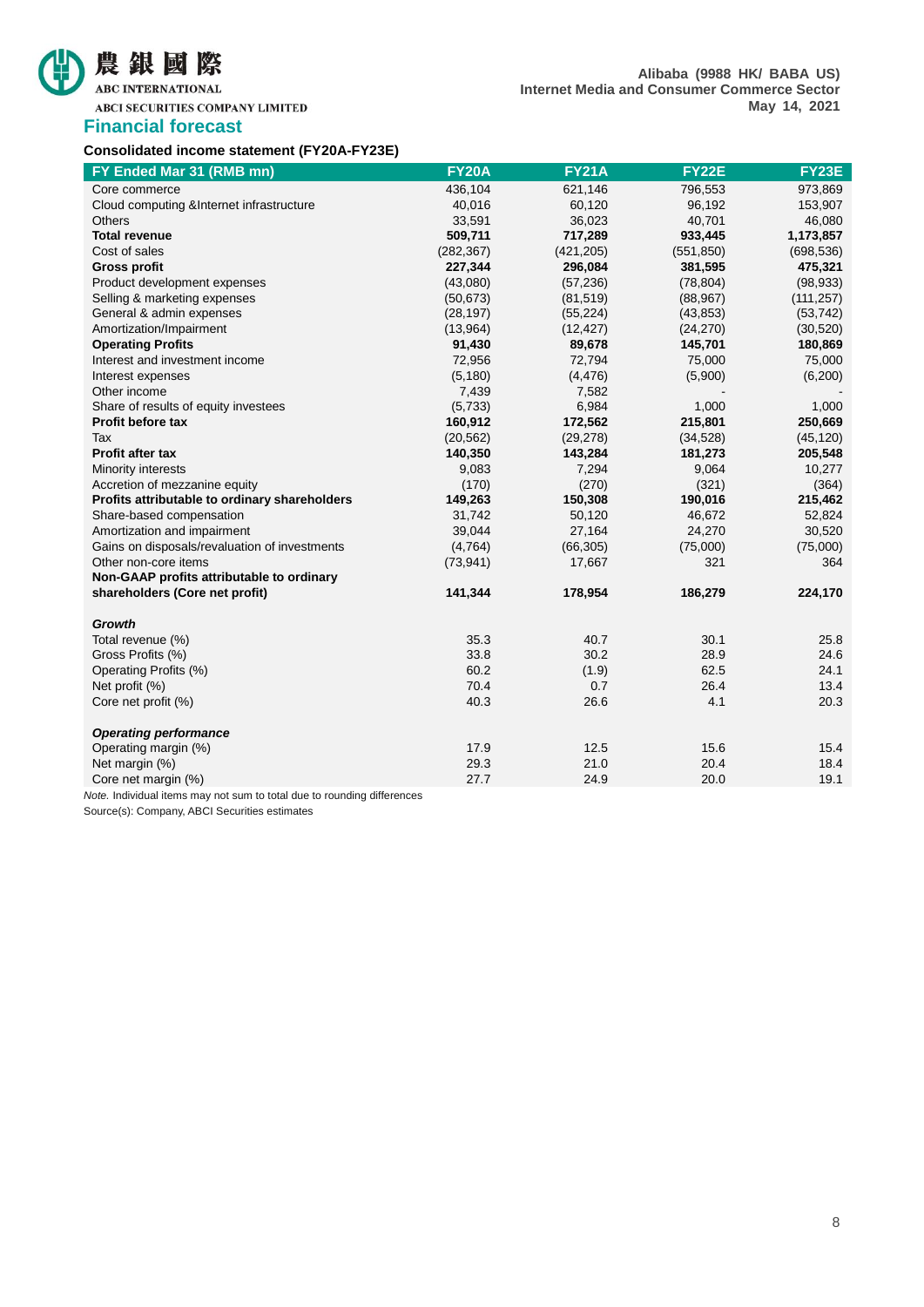

ABC INTERNATIONAL

**Alibaba (9988 HK/ BABA US) Internet Media and Consumer Commerce Sector May 14, 2021**

ABCI SECURITIES COMPANY LIMITED **Consolidated balance sheet (FY20A-FY23E)**

| As of Mar 31 (RMB mn)                            | <b>FY20A</b> | <b>FY21E</b> | <b>FY22E</b> | <b>FY23E</b> |
|--------------------------------------------------|--------------|--------------|--------------|--------------|
| <b>Fixed assets</b>                              | 103,387      | 147,412      | 202,412      | 257,412      |
| Investments                                      | 350,961      | 437,410      | 638,410      | 839,410      |
| Other non-current assets                         | 395,714      | 462,036      | 477,766      | 487,246      |
| <b>Total non-current assets</b>                  | 850,062      | 1,046,858    | 1,318,588    | 1,584,068    |
| Cash & equivalents                               | 330,503      | 321,262      | 303,142      | 385,941      |
| Restricted cash and escrow receivables           | 15,479       | 35,207       | 35,207       | 35,207       |
| Short-term investments and investment securities | 32,712       | 162,183      | 162,183      | 162,183      |
| Prepayments, deposits & other assets             | 84,229       | 124,708      | 124,708      | 124,708      |
| <b>Total current assets</b>                      | 462,923      | 643,360      | 625,240      | 708,039      |
| <b>Total assets</b>                              | 1,312,985    | 1,690,218    | 1,943,828    | 2,292,108    |
| Accrued expenses, accounts payable and other     |              |              |              |              |
| liabilities                                      | 161,536      | 260,929      | 255,738      | 321,605      |
| Other payables & accruals                        | 23,204       | 25,486       | 25,486       | 25,486       |
| Borrowings and notes                             | 5,154        | 13,437       | 13,437       | 13,437       |
| Deferred revenue                                 | 38,338       | 62,489       | 93,345       | 117,386      |
| Merchants deposits                               | 13,640       | 15,017       | 15,017       | 15,017       |
| <b>Total current liabilities</b>                 | 241,872      | 377,358      | 403,023      | 492,930      |
| Borrowings and notes                             | 120,276      | 135,716      | 135,716      | 135,716      |
| Other non-current liabilities                    | 71,186       | 93,510       | 93,510       | 93,510       |
| <b>Total non-current liabilities</b>             | 191,462      | 229,226      | 229,226      | 229,226      |
| <b>Total liabilities</b>                         | 433,334      | 606,584      | 632,249      | 722,156      |
| <b>Net current assets</b>                        | 221,051      | 266,002      | 222,217      | 215,109      |
| <b>Mezzanine equity</b>                          | 9,103        | 8,673        | 8,994        | 9,357        |
| Equity attributable to shareholders              | 755,401      | 937,470      | 1,174,158    | 1,442,444    |
| Non-controlling interests                        | 115,147      | 137,491      | 128,427      | 118,150      |
| <b>Total equity</b>                              | 870,548      | 1,074,961    | 1,302,586    | 1,560,594    |

*Note.* Individual items may not sum to total due to rounding differences

Individual items may varies from reported figures due to rounding differences/definition differences

Source(s): Company, ABCI Securities estimates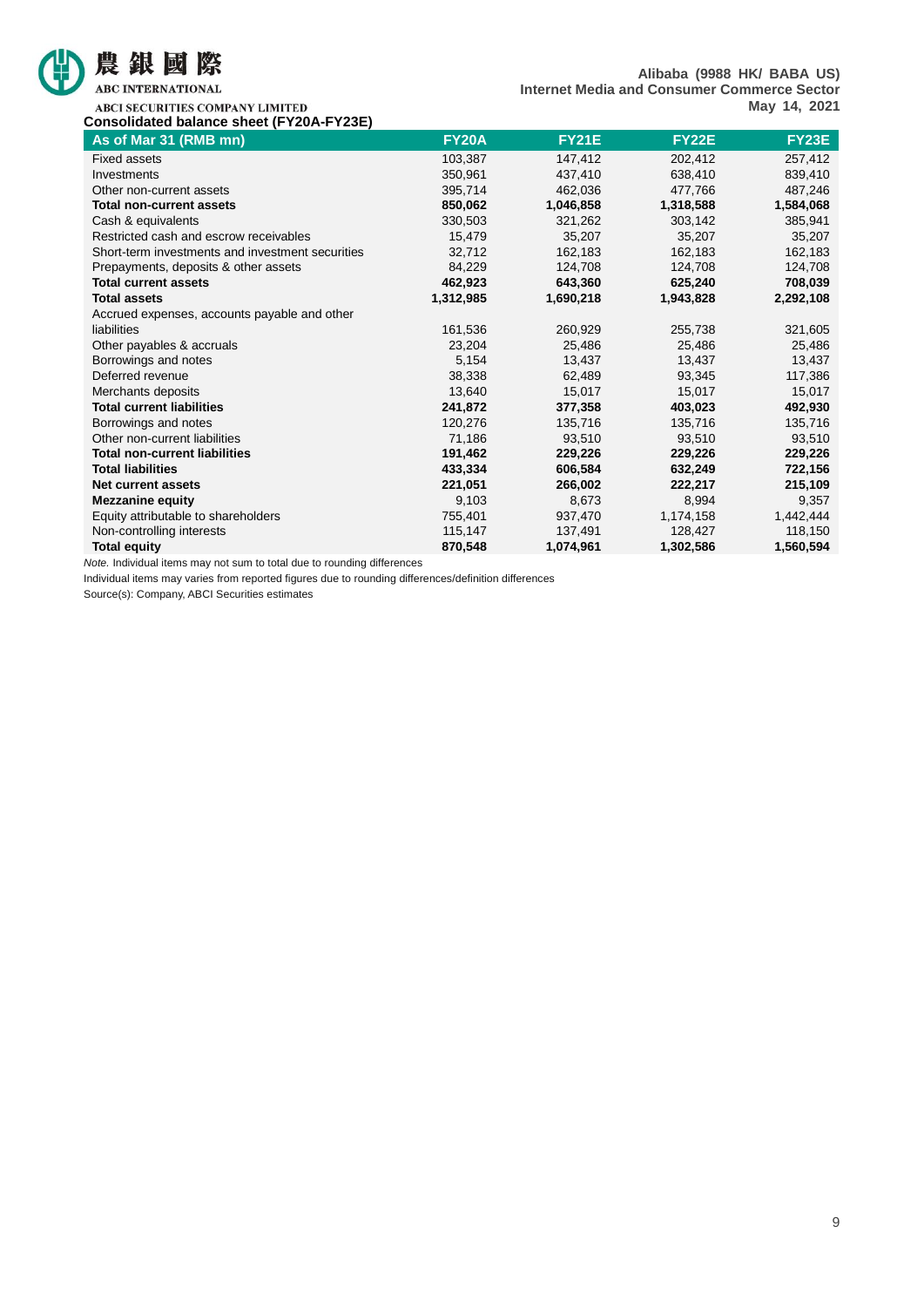

### **Violation of the anti-monopoly law in China**

According to State Administration for Market Regulation of the PRC (the "SAMR"), Alibaba has violated the anti-monopoly law, which states that a business operator that has a dominant market position is prohibited from restricting business counterparties through exclusive arrangements without justifiable cause.

The SAMR ordered Alibaba Group to cease violating acts and imposed on Alibaba a fine of RMB 18.228bn. The SAMR also issued an administrative guidance, instructing Alibaba Group to implement a comprehensive program of rectification through strictly fulfilling its responsibility as a platform operator, strengthening its internal controls and compliance, upholding fair competition, and protecting the lawful rights and interests of the platform's merchants and consumers. The administrative guidance requires Alibaba Group to submit a self-assessment and compliance report to the SAMR for three consecutive years.

### **Market competition**

The ecommerce industry is highly competitive, with companies contending on commission rate, promotion discount, brand advertising, technological investment, and more.

### **Slowdown in ecommerce consumption**

As the industry is dependent on consumer spending, any significant slowdown of consumption in China would hamper the Group's performance. In the long term, we believe consumption growth in domestic market would converge with income growth, which is usually in line with GDP growth.

### **Non-GAAP financials**

Ecommerce platforms generally disclosed the non-GAAP financial metrics, such as the non-GAAP net profit, to supplement its GAAP financial measures. Historically, there were differences between its GAAP net profit and non-GAAP net profit due to inclusion of items such as share-based compensation and other non-core items in the former.

Among these items, share-based compensation expense is related to various factors including price movement of ordinary shares, expected volatility, risk-free interest rate, etc.

While investors tend to exclude these items when performing analysis given their non-cash nature, we believe these non-GAAP financial measures should only serve as references.